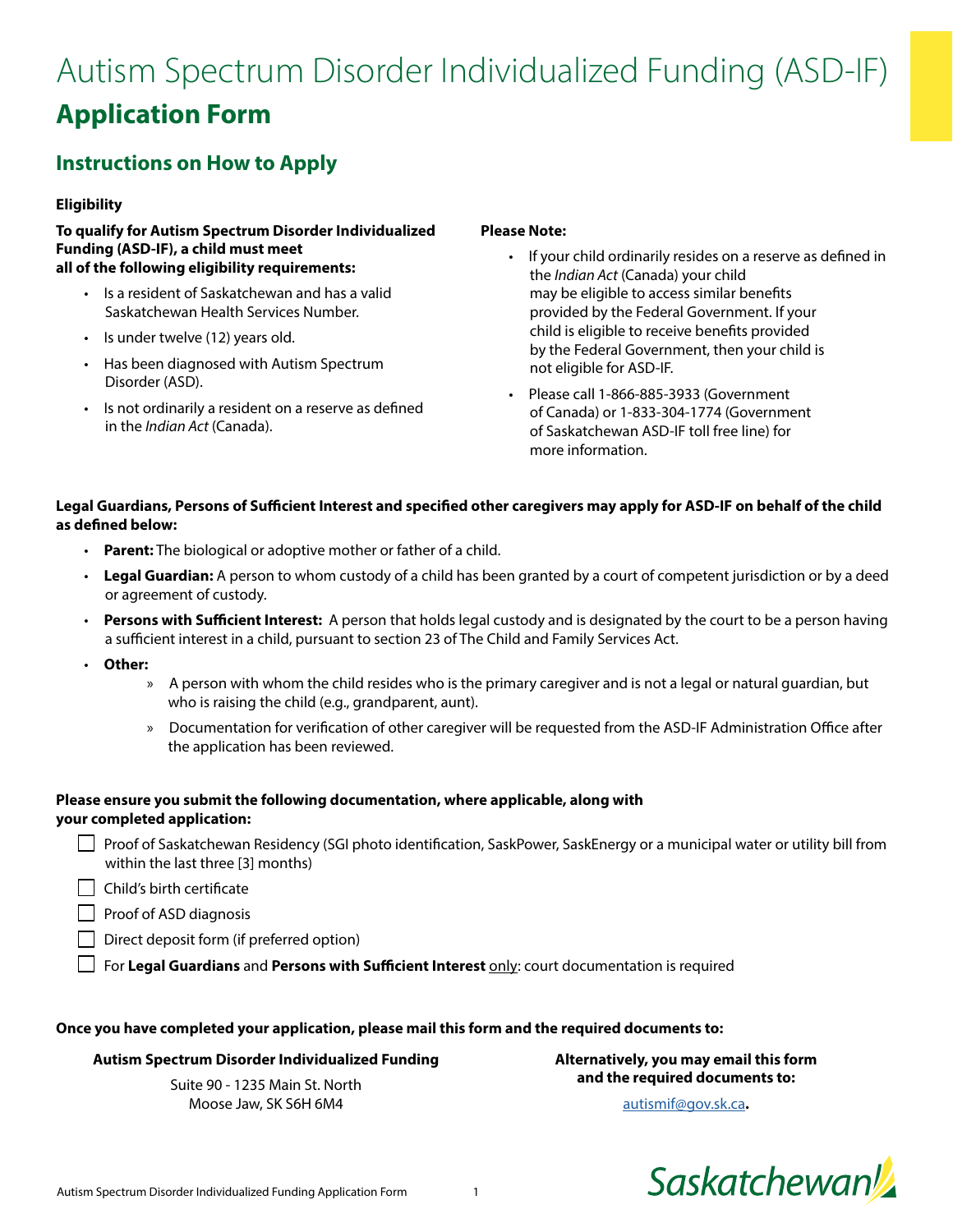# **Parent/Guardian Information**

| <b>First Name</b>                                                                                                                                                                                                                                                                                                                                                                                                                                                                                                                                                            | Middle Name(s)                                                                                                                                 | Last Name                                                                                                    | Social Insurance Number (SIN) |  |
|------------------------------------------------------------------------------------------------------------------------------------------------------------------------------------------------------------------------------------------------------------------------------------------------------------------------------------------------------------------------------------------------------------------------------------------------------------------------------------------------------------------------------------------------------------------------------|------------------------------------------------------------------------------------------------------------------------------------------------|--------------------------------------------------------------------------------------------------------------|-------------------------------|--|
| Your SIN is being collected to allow us to uniquely identify you within our system and to provide you with information if you may require<br>assistance or have questions about your application. This information also assists us in improving our Internet suite of products and services.<br>We take all reasonable precautions to keep your personal information secure. Access to your personal information is restricted to prevent<br>unauthorized access, modification or misuse, and is only permitted among employees responsible for the delivery of the program. |                                                                                                                                                |                                                                                                              |                               |  |
| <b>Mailing Address:</b>                                                                                                                                                                                                                                                                                                                                                                                                                                                                                                                                                      |                                                                                                                                                |                                                                                                              |                               |  |
| <b>Street/Rural Address</b>                                                                                                                                                                                                                                                                                                                                                                                                                                                                                                                                                  |                                                                                                                                                | Apt/Suite/Unit                                                                                               |                               |  |
| City/Town/RM                                                                                                                                                                                                                                                                                                                                                                                                                                                                                                                                                                 |                                                                                                                                                | Postal Code                                                                                                  |                               |  |
| <b>Phone Number</b>                                                                                                                                                                                                                                                                                                                                                                                                                                                                                                                                                          |                                                                                                                                                | Email                                                                                                        |                               |  |
| <b>Child's Information</b>                                                                                                                                                                                                                                                                                                                                                                                                                                                                                                                                                   |                                                                                                                                                |                                                                                                              |                               |  |
| <b>First Name</b>                                                                                                                                                                                                                                                                                                                                                                                                                                                                                                                                                            | Middle Name(s)                                                                                                                                 | <b>Last Name</b>                                                                                             | <b>Health Services Number</b> |  |
| Date of Birth (YYYY/MM/DD)                                                                                                                                                                                                                                                                                                                                                                                                                                                                                                                                                   | Sex:<br>Female<br>$\Box$ Male<br>Prefer not to disclose                                                                                        | Parent/Guardian relationship to child:<br>Person of Sufficient Interest<br>Parent<br>Other<br>Legal Guardian |                               |  |
| <b>Additional Child's Information #1</b> (Complete if applying for more than one child)                                                                                                                                                                                                                                                                                                                                                                                                                                                                                      |                                                                                                                                                |                                                                                                              |                               |  |
| <b>First Name</b>                                                                                                                                                                                                                                                                                                                                                                                                                                                                                                                                                            | Middle Name(s)                                                                                                                                 | Last Name                                                                                                    | <b>Health Services Number</b> |  |
| Date of Birth (YYYY/MM/DD)                                                                                                                                                                                                                                                                                                                                                                                                                                                                                                                                                   | Sex:<br>Male<br>Female<br>Prefer not to disclose<br><b>Additional Child's Information #2</b> (Complete if applying for more than two children) | Parent/Guardian relationship to child:<br>Person of Sufficient Interest<br>Parent<br>Other<br>Legal Guardian |                               |  |
|                                                                                                                                                                                                                                                                                                                                                                                                                                                                                                                                                                              |                                                                                                                                                |                                                                                                              |                               |  |
| <b>First Name</b>                                                                                                                                                                                                                                                                                                                                                                                                                                                                                                                                                            | Middle Name(s)                                                                                                                                 | Last Name                                                                                                    | <b>Health Services Number</b> |  |
| Date of Birth (YYYY/MM/DD)                                                                                                                                                                                                                                                                                                                                                                                                                                                                                                                                                   | Sex:<br>Female<br>Male<br>Prefer not to disclose                                                                                               | Parent/Guardian relationship to child:<br>Person of Sufficient Interest<br>Parent<br>Other<br>Legal Guardian |                               |  |
| <b>Preferred Option for Receiving Benefit</b><br><b>Payment Option</b><br>We encourage you to select the direct deposit option. Direct deposit is convenient,<br>Reliable, and secure, and allows us to process your application more efficiently.<br><b>Direct Deposit</b><br>Cheque                                                                                                                                                                                                                                                                                        |                                                                                                                                                |                                                                                                              |                               |  |